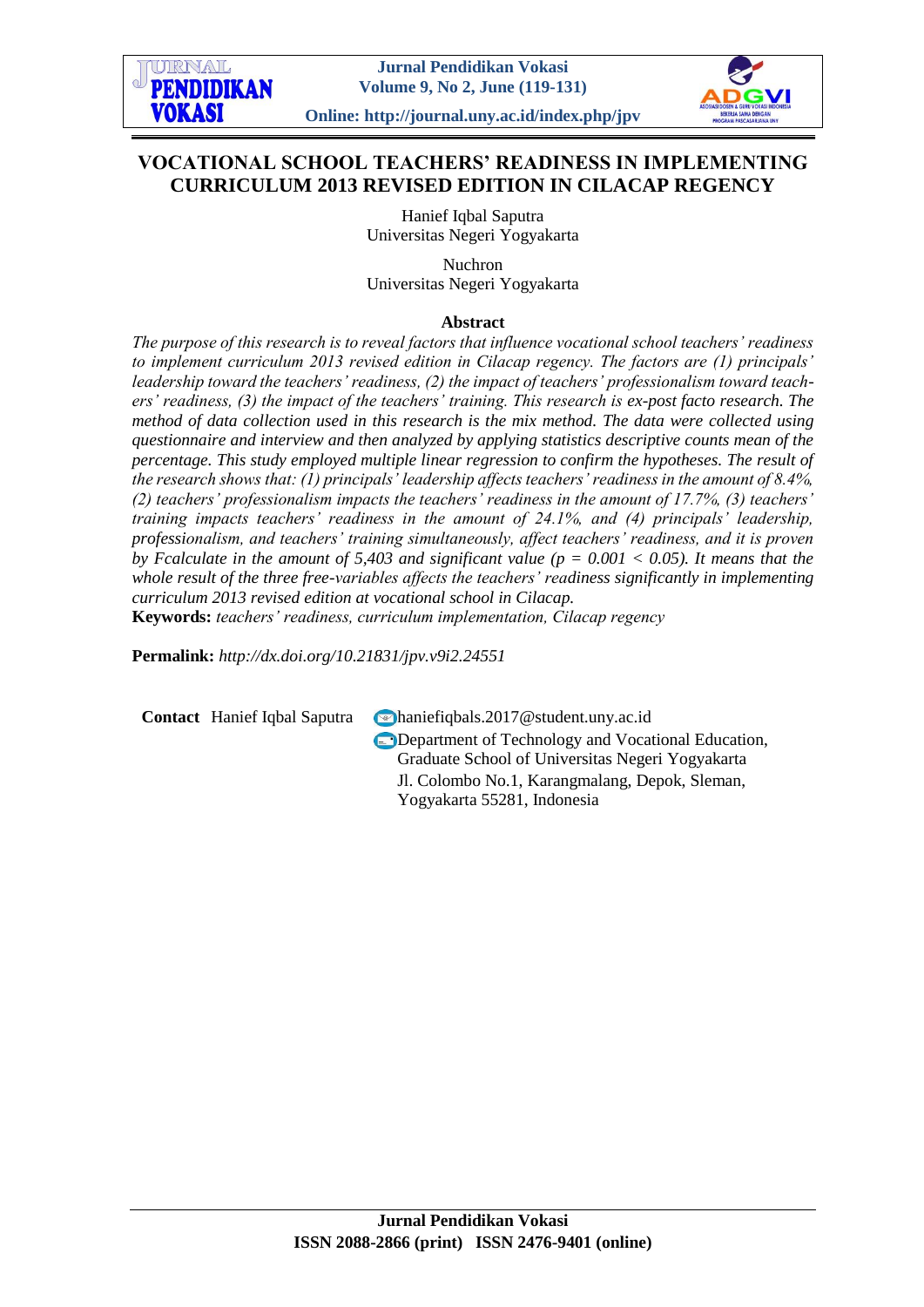#### **INTRODUCTION**

Releasing Curriculum 2013, especially the revised edition, is one of the government's effort to build-up citizen's competitive character. The government has expanded it comprehensively, full of integrity, and dynamically to make them get ready facing educational era in the 21st century. Education and schools quality depends on the alumnus quality. A school can create top-grade students only by conducting qualified teaching-learning process. Then, qualified teaching-learning process must be supported by good facilities too. The data of *Lembaga Penjaminan Mutu Pendidikan* (Institute for Educational Quality Assurance or IEQA), in Central Java (2016), based on National Education Standards (NES) for Vocational School in Cilacap regency, show that vocational school in Cilacap is in the category of "going to be the third level" (see Figure 1). Thus, it can be concluded that the education quality of the vocational school in Cilacap regency has not attained NES yet.



Figure 1. NES Achievement Map of Vocational School in Cilacap Regency in 2016



The finest achievement is when the passing grade is in the amount of 5.586, and the inferior is in the amount of 3.991. Related to this statement, the achievement of vocational schools in Cilacap still become one of the schools' problem since they have not passed National Education Standards.

Curriculum materials and knowledge on curricular purposes and structures are valuable tools that teachers often draw upon to organize

instruction and facilitate students' learning. Careful analysis of teachers' curriculum implementation and the decision making that undergirds their curriculum use is critical for fully understanding enactment (Penuel, Phillips, & Harris, 2014). Curriculum fidelity describes the extent to which a curriculum is implemented faithfully as planned. Curriculum fidelity issues may arise when teachers implement the curriculum inconsistently due to differences in philosophy, barriers in the setting, or other local concerns (Zhu, Ennis, & Chen, 2011).

Principal, teachers, and stakeholder have a responsibility to improve the education quality in the school. Improving education quality is not done easily; it needs dynamic activities with many defiances. Education fluctuates so that a change and improvement is an important thing that should be done. Education, as a program of study for teachers and prospective teachers, should be based upon the problems growing out of school management and the relationships between the school and the various aspects of the community and society at large (Lynch, 1937).

(Wahjosumidjo, 2011, p. 46) said that the quality of a leader is often assumed as the main factor of the success or failure of an organization. A leader is in charge to design and imply the organization strategy. Leaders responsible for innovation need to be competent in making innovation happen (Vlok, 2012). For example, being a successful leader requires knowing what is expected and doing it. However, organizational leadership matters more. Leadership occurs when the organization builds a cadre of future leaders who can shape an organization's culture and create patterns of success (Ulrich & Smallwood, 2012). Moreover, expanded leadership roles may further develop experienced professionals while simultaneously supporting teacher knowledge during a period of embedding educational reform (Taylor, Yates, Meyer, & Kinsella, 2011). A strategically focused school is one that is educationally effective in the short-term but also has a clear framework and processes to translate core moral purpose and vision into an excellent educational provision that is challenging and sustainable in the medium to longterm. It has the leadership that enables shortterm objectives to be met while concurrently building capability and capacity for the longterm (Davies, 2004, p. 11).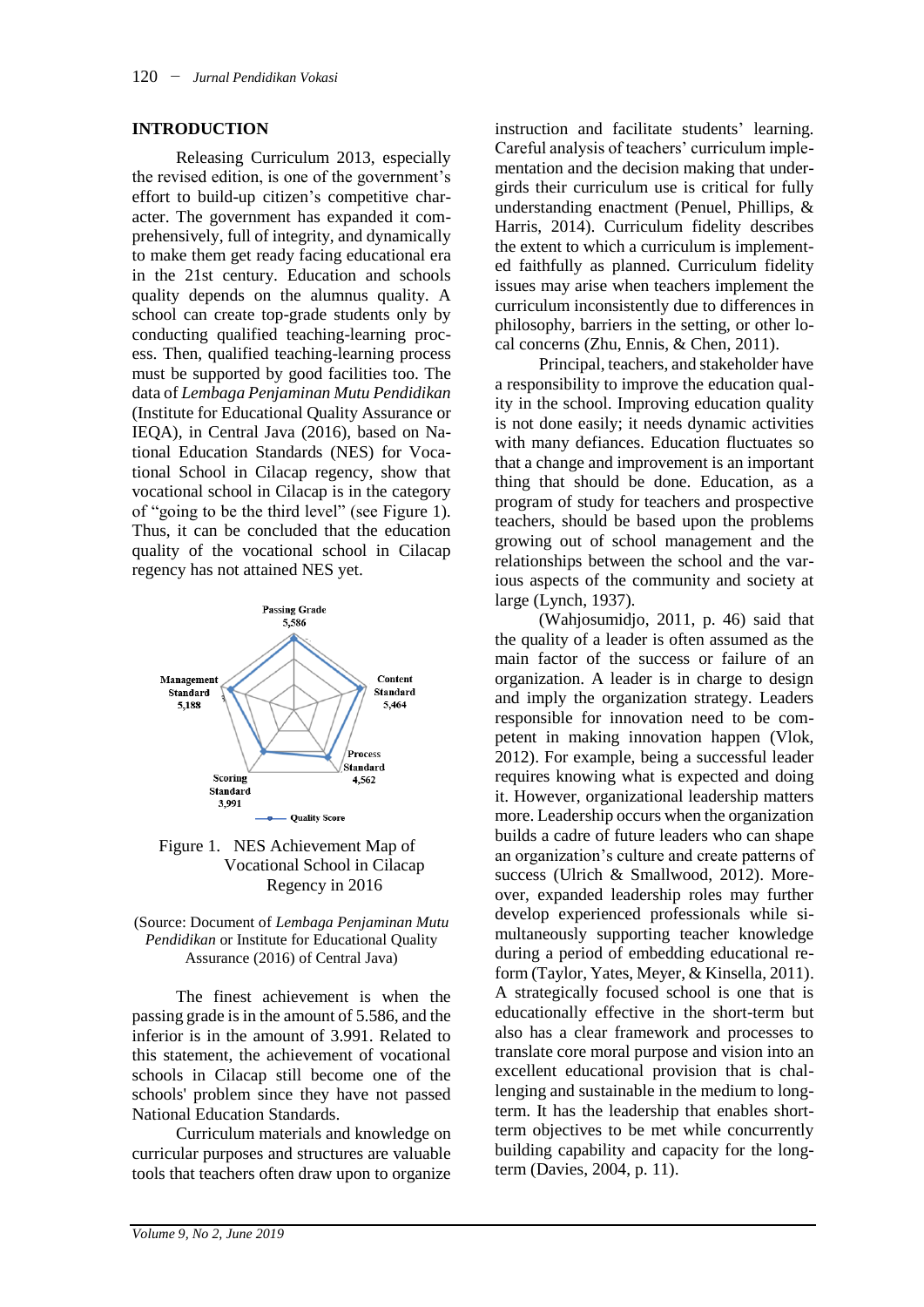Day, Fleenor, Atwater, Sturm, and McKee (2014) claimed that the development of effective leaders and leadership behavior is a prominent concern in organizations of all types. Further, International Labour Organization (2012, p. 41) explained that leadership is a sensitive issue for human resource dispute. The roles of a leader are: (1) defining the organization aims, (2) managing the learning process, (3) upgrading the human resource (students and teachers), and (4) developing the organization. In addition, Davies and Brundrett (2010) claimed that a key shift in the mindset of leaders, who take on strategic roles, is that they move away from the detailed operational view and develop a holistic and broad organizational perspective. School principals' work, like that of teachers, has intensified and become more complex in recent times as ideologically driven external interventions by government in the curriculum and management of schools have increased (Day, 2000).

In addition, Alanazi, Khalaf, and Rasli (2013) explain that Effective Leadership can affect subordinate satisfaction, motivation, and performance. Another opinion comes from Hsiao, Chen, and Yang (2008) who say that the curriculum leadership tasks for principals can be categorized into shaping school vision, constructing organizational operation, providing and integrating resources, facilitating coordination and communication, leading curriculum design, cultivating curriculum specialization among staff, building organizational culture, solving implementation problems, conducting supervision, and promoting curriculum evaluation. Based on the Duignan (2004, p. 11) scheme, the background of the principal's leadership is constructed by five significant dimensions. They are education, personality, relation, intellectual, and organization ability.

It is in line with the statement of Ariff, Mansor, and Yusof (2017) saying that "Professionalism practice is closely related to the quality of practices, moral and ethical. Professional practices include behaviors that are compliant to the requirements of professional ethics, reflection on teaching duties, and determination to constantly learn and grow". As the implementation of curriculum 2013, teachers are obligated to create and organize an effective learning process. For example, the pedagogical transformation of a teacher can be facilitated through teacher professional development that

focuses on reflective practice through their interactions with other practitioners, aimed at improving their professional practices (Sari, 2012). Schools, in close collaboration with university teacher training institutions, were encouraged to set up in-school professional development programs to support beginning teachers in their professional development during their first three years of teaching (Coenders & Verhoef, 2019). They also have to choose appropriate learning approach to determine the learning procedure and plan the competence effectively then, decide the achievement criteria (Mulyasa, 2017, p. 99).

It is supported by the statement of Tanang and Abu (2014), claiming that teacher professional development needs supporting on policy, moral, infrastructure, and financial that can lead teachers to be professional. A vocational teacher who can adapt to professional students can transfer knowledge and skills. Curriculum materials provide teachers with student activities to help students accomplish particular aims (Krajcik, McNeill, & Reiser, 2008) and knowledge about curricular purposes and structures provides a framework within which teachers can select and adapt materials in ways that are consistent with designers' intentions (Davis & Varma, 2008). For example, in the curriculum implementation, the factors are intertwined, either facilitating or challenging curriculum implementation. Previous studies in classroom education and physical education examined the issue of curriculum implementation often from a single factor perspective (Snyder, Bolin, & Zumwalt, 1992).

The importance of improving schools, increasing teacher quality, and improving the quality of student learning has led to a concentrated concern with the professional development of teachers as one crucial way of achieving these goals (Opfer & Pedder, 2011). Vocational teachers are productive Program teachers (Mappalotteng, 2014). In their research, Sintawati, Joebagio, and Agung (2017) declares that the position of teachers as professionals is urgently important in the realization of the vision and mission of learning especially in the educational aspect where the teachers can fulfill their duties.

Likewise, Bayrakcı (2009) explains that the key points about the in-service training of teachers appear as providing professional staff, collaborative partnerships between teachers,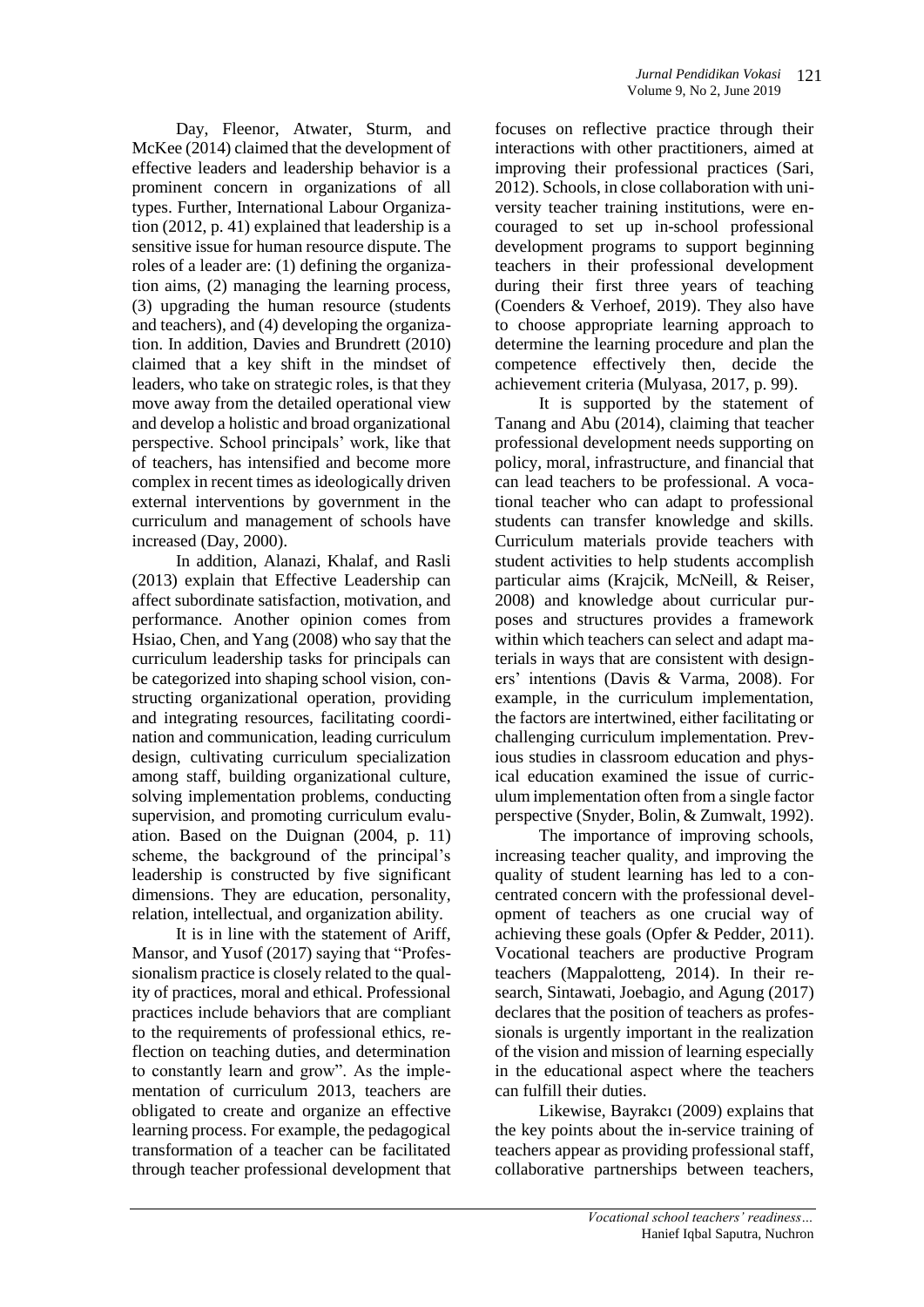provision for feedback, and a systematic inservice training model. Also, Nielsen (2010) suggests new approaches to cope with future challenges, including: (1) the need to develop VET (Vocational Education and Training) didactics, (2) enabling the teaching professional to become professionals and stakeholders in VET reform by facilitating policy learning platforms, and (3) creation of communities of practice among VET teachers to nurture innovation and creativity. In her writing, Oliva (2004) states that curriculum is the plan or program for all experiences which the learner encounters under the direction of the school.

Other than that, Fullan and Pomfret (1977) earlier assert that all innovative curricula require some organizational change in order to be implemented, although often these changes are left implicit in the design. Moreover, these organizational characteristics are likely to be the most difficult of the innovation's components to implement. Obviously, curriculum innovation involves more than organizational change, in the same way, that organizational change entails more than alterations in structural arrangements and role relationships. Still, the organizational characteristics of innovations appear to be the most difficult to implement, and, of the organizational components, role relationships often present the most difficulties.

Zais (1976, p. 7) defines that curriculum is a racecourse of subject matters to be mastered. Curriculum can be defined as learning substance or all effort done by the school. The spectrum between those both side commented that curriculum as the interaction planner for students and teachers to achieve the education purpose (Miller & Seller, 1985, p. 3). Similar to a study conducted by Sundayana (2015), the implementation of curriculum is considered as one of the most prominent phases after developing the 2013 primary and secondary curriculum in Indonesia, and it is greatly influenced especially by teachers' readiness and competence. Besides, Suyanto (2017) points out that specific training on the new curriculum implementation is still needed. As the Association of American Vocation, Thompson (1973, p. 111) defines vocational education as education designed to develop skill, abilities, understanding, attitudes, work habits, and appreciations needed by workers to enter and make progress in employment on a useful and productive basis. Then, Pavlova (2009) in Sudira (2016, p. 7) explains that traditionally, direct preparation for work was the primary goal of vocational education.

## **RESEARCH METHOD**

This research is ex-post-facto research with transparent descriptive statistics analysis approach. The procedure of this study was done by collecting the questionnaire; then, it was analyzed to get the mean percentage of the readiness of vocational teachers. In addition, an interview was also used to get qualitative data as secondary data. This research was done in seven vocational schools (*Sekolah Menengah Kejuruan* or SMK) in Cilacap Regency. They are: (1) SMK Negeri 1 Wanareja, (2) SMK Negeri Karangpucung, (3) SMK Negeri 1 Kawunganten, (4) SMK Negeri 1 Cilacap, (5) SMK Negeri 2 Cilacap, (6) SMK Negeri 1 Nusawungu, (7) SMK Negeri 1 Binangun.

#### **RESULTS AND DISCUSSION**

#### **Results**

The result of descriptive analysis for principal's category, teachers' professionalism, and teacher training through vocational teachers' readiness in implementing curriculum 2013 revised edition in Cilacap Regency is presented in Table 1, Table 2, Table 3 and Table 4.

| N <sub>0</sub> | Category  | <b>Interval Score</b> | <b>Frequency</b> | Relative $(\% )$ |
|----------------|-----------|-----------------------|------------------|------------------|
|                | Very Good | > 244.45              | 15               | 7.1%             |
| 2              | Good      | 230.15-244.45         | 43               | 20.5%            |
| 3              | Fair      | 215.85-230.15         | 96               | 45.7%            |
| 4              | Poor      | 201.55-215.85         | 42               | 20.0%            |
| 5              | Very Poor | 0-201.55              | 14               | 6.7%             |
| <b>Total</b>   |           |                       | 210              | 100              |

Table 1. Category of principal's leadership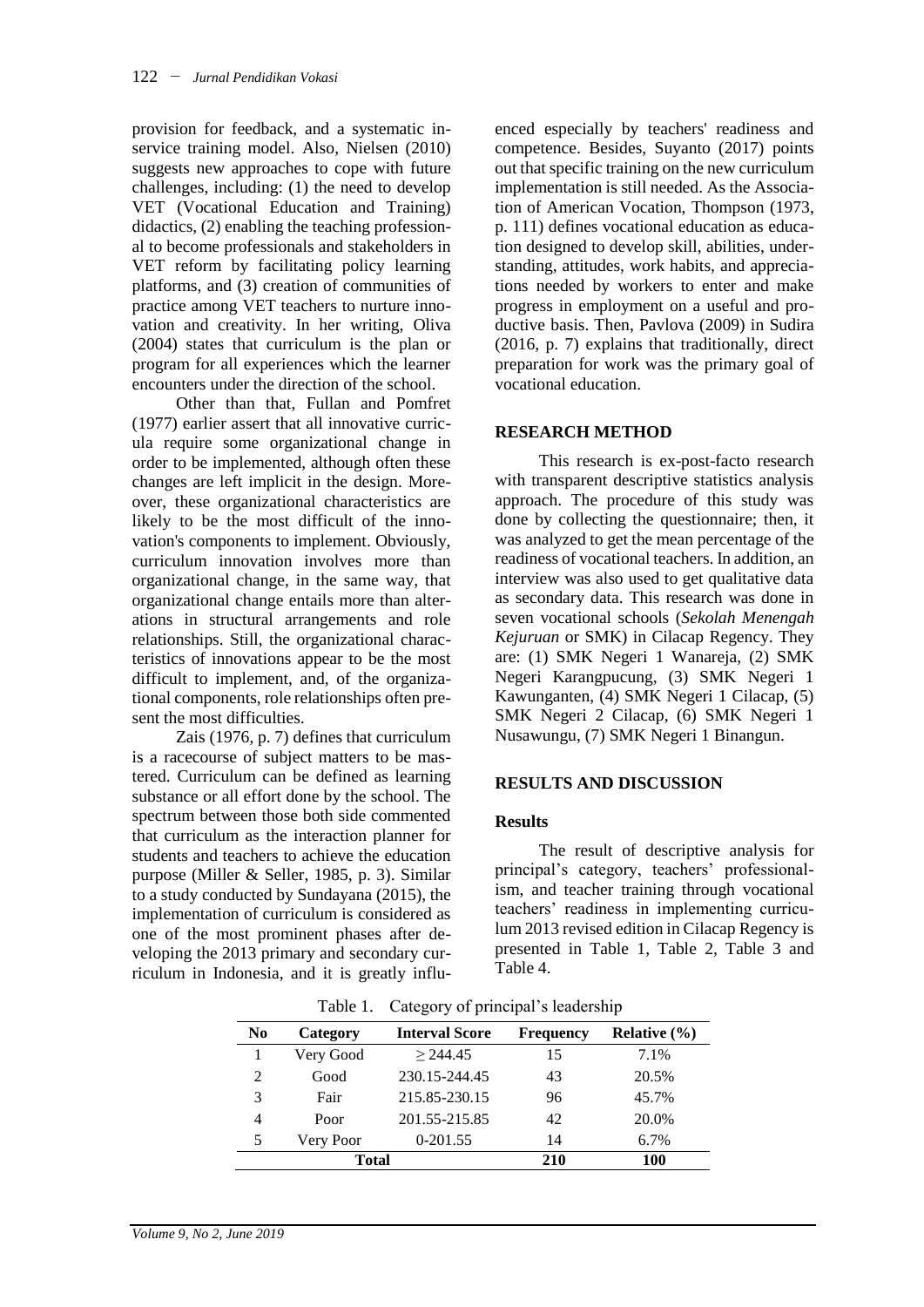| N <sub>0</sub> | Category  | <b>Interval Score</b> | <b>Frequency</b> | Relative $(\% )$ |
|----------------|-----------|-----------------------|------------------|------------------|
|                | Very Good | >143.45               | 15               | 7.1%             |
| 2              | Good      | 137.15-143.45         | 53               | 25.2%            |
| 3              | Fair      | 130.85-137.15         | 83               | 38.6%            |
| 4              | Poor      | 124.55-130.85         | 47               | 22.4%            |
| 5              | Very Poor | $0-124.55$            | 14               | 6.7%             |
| <b>Total</b>   |           |                       | 210              | 100              |

Table 2. Category of Teachers' Profesionalism

| N <sub>0</sub> | Category  | <b>Interval Score</b> | <b>Frequency</b> | Relative $(\% )$ |
|----------------|-----------|-----------------------|------------------|------------------|
|                | Very Good | > 90.45               | 12               | 5.7%             |
| 2              | Good      | 84.15-90.45           | 60               | 28.6%            |
| 3              | Fair      | 77.85-84.15           | 77               | 36.7%            |
| 4              | Poor      | 71.55-77.85           | 43               | 20.5%            |
| 5              | Very Poor | $0-71.55$             | 18               | 8.6%             |
|                | Total     |                       | 210              | 100              |

Table 3. Category of Teachers' Training

| Table 4. Caterory of Teachers' Readiness |
|------------------------------------------|
|------------------------------------------|

| N <sub>0</sub> | Category  | <b>Interval Score</b> | <b>Frequency</b> | Relative $(\% )$ |
|----------------|-----------|-----------------------|------------------|------------------|
|                | Very Good | >126                  | 17               | 8.1%             |
| $\mathfrak{D}$ | Good      | 118-126               | 46               | 21.9%            |
| 3              | Fair      | 110-118               | 79               | 37.6%            |
| 4              | Poor      | $102 - 110$           | 57               | 27.1%            |
| 5              | Very Poor | $0-102$               | 11               | 5.2%             |
|                | Total     |                       | 210              | 100              |

The result of the study was obtained by conducting the analysis requirement test with several steps done: normality test, linearity test, multicollinearity test, homoscedasticity test, and hypothesis test. Analysis requirement test can be seen in Table 5, Table 6, Table 7, and Table 8.

Table 5. Normality Test

| <b>Variable</b>          | Sig.  |
|--------------------------|-------|
| Principal's Leadership   | 0.059 |
| Teachers' Profesionalism | 0.054 |
| Teachers' Training       | 0.059 |
| Teachers' Readiness      | 0.053 |

Table 5 shows that the score of principal's leadership is  $p = 0.059$ , variable of teachers' professionalism is  $p = 0.054$ , variable of teachers' training is  $p = 0.059$  and variable of teachers' readiness in implementing curriculum 2013 revised edition is  $p = 0.053$ . Based on the result, it can be defined that those data are normal because the score of probability exceeds the significance standard  $5\%$  (p  $>$ 0.05).

Table 6. Linearity Test

| <b>Variable</b>            |     | <b>Sig. Deviation</b><br>from Linearity |
|----------------------------|-----|-----------------------------------------|
| Principal's Leadership     | - & | 0.257                                   |
| Teachers' Readiness        |     |                                         |
| Teachers' Profesionalism & |     | 0.066                                   |
| Teachers' Readiness        |     |                                         |
| Teachers' Training         | &.  | 0.106                                   |
| Teachers' Readiness        |     |                                         |

The result of Sig. Deviation from Linearity computation to the principal's leadership data toward the teachers' readiness in implementing curriculum 2013 revised edition is 0.257 with significance standard 0.05. Then, teachers' professionalism data toward teachers' readiness in implementing curriculum 2013 revised edition is 0.066 with significance standard 0.05. Then, teachers' training toward teachers' readiness in implementing curriculum 2013 revised edition is 0.106 with significance standard 0.05. Since the result of Sig. Deviation from Linearity computation are 0.257, 0.066 and 0.106 exceed the significance standard 5% ( $p > 0.05$ ). Thus, the importance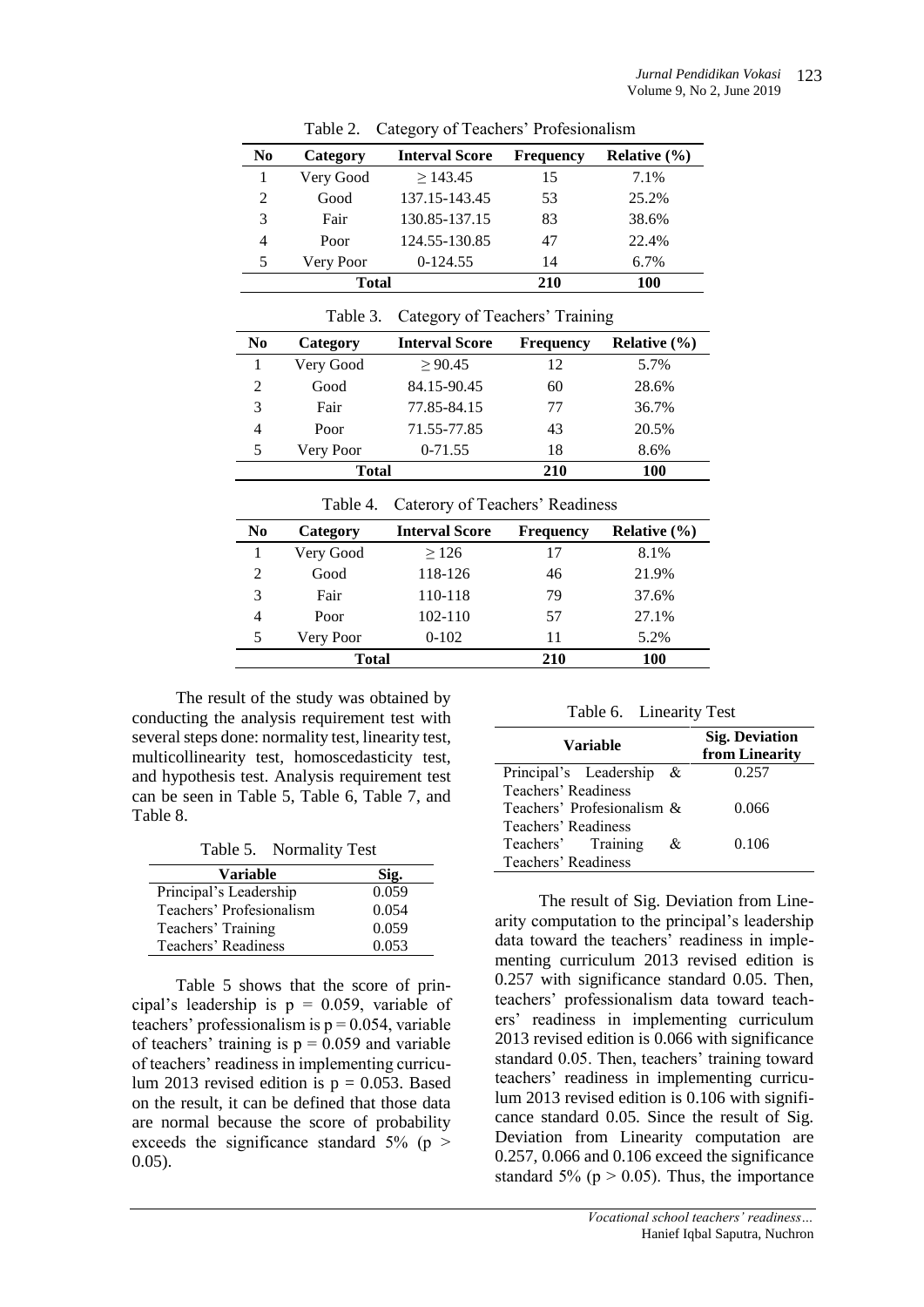of the principal's leadership to teachers' readiness, professionalism, readiness, and training are asserted that it is linear.

Table 7. Multicollinearity Test

| <b>Variable</b>          | TOL.  | VIF   |
|--------------------------|-------|-------|
| Principal's Leadership   | 0.986 | 1.014 |
| Teachers' Profesionalism | 0.982 | 1.018 |
| Teachers' Training       | 0.993 | 1.007 |

Table 7 shows that tolerance score in all variable is less than 10% and VIF score in all variable are under 10. It indicates that the principal's leadership, teachers' professionalism, and teachers' training are disengaged from Multicollinearity tendency.

Table 8. Homoscedasticity Test

| <b>Variable</b>          |       |
|--------------------------|-------|
| Principal's Leadership   | 0.460 |
| Teachers' Profesionalism | 0.575 |
| Teachers' Training       | 0.812 |

Based on Table 8, the significance score in the variable of the principal's leadership is 0.460 ( $p > 0.05$ ); thus, homoscedasticity transpires. Significance score in the variable of teachers' professionalism is  $0.575$  ( $p > 0.05$ ), so homoscedasticity transpires. The significance score in the variable of teachers' training is 0.812 ( $p > 0.05$ ), so homoscedasticity transpires.

The research result of vocational teachers' readiness in implementing curriculum 2013 revised edition in Cilacap Regency can be seen in Table 9, Table 10, and Table 11.

Table 9. t Test Result

| Variable                    |        | t.    | Sig.  |
|-----------------------------|--------|-------|-------|
| (Constant)                  | 52.660 | 3.199 | 0.002 |
| Principal's<br>Leadership   | 0.084  | 2.034 | 0.043 |
| Teachers'<br>Profesionalism | 0.177  | 2.005 | 0.046 |
| Teachers'<br>Training       | 0.241  | 2.709 | 0.007 |

Table 10. t Test Result in Multiple Linear Regression Analysis

| 100 <sub>51</sub>        |        |  |
|--------------------------|--------|--|
| <b>Variable</b>          |        |  |
| (Constant)               | 52.660 |  |
| Principal's Leadership   | 0.084  |  |
| Teachers' Profesionalism | 0.177  |  |
| Teachers' Training       | 0.241  |  |

| Table 11. F Test Result in Multiple Linear |
|--------------------------------------------|
| <b>Regression Analysis</b>                 |

| Model      | F     |       |
|------------|-------|-------|
| Regression | 5.403 | 0.001 |

#### **Discussion**

The success of teachers' readiness in implementing curriculum 2013 revised edition in vocational school is affected by various factors such as principal's leadership, teachers' professionalism, and teachers' training. A leader must be success-oriented, and he has to recognize the target well to achieve it (Priansa & Somad, 2014, p. 185). Principals should stimulate assistant principals and teacher leaders to take part in leading the school, lead the school in a collegial way with other members of the leadership team, and empower teachers to participate in school decision making (Devos, Tuytens, & Hulpia, 2014). Further, Coleman and Morales (2018) declare that leadership is the process through which one or more people influence other group members in a way that motivates them to contribute to the achievement of group goals.

Wahjosumidjo (2010, p. 40) mentions that a leader has duties to (1) arouse trust and team loyalty, (2) communicate his idea to others, (3) influence the others, and (4) be charismatic. Leadership is an essential factor that affects the working performance to achieve the purpose. The principal's leadership has a vital role in improving school quality. A leader has to motivate his team because it makes the team focus on the target. It is strengthened by a study conducted by Jacobson and Bezzina (2008) that principals who lead effective schools work tenaciously to create safe and orderly learning environments, set clear instructional objectives, expect high performance from teachers and students through increased time on task, and develop positive home-school relations. In schools, what is expected from the school principals is to realize the change and mutation depending on the improvements. Leadership is a process that manages people affecting organizational aims (Polatcan & Titrek, 2014).

Successful leadership is not top-down; instead, a strong organization sees everyone (at all levels) working in conjunction to fulfill the mission of the organization (Mallon, 2017). Effective leadership guides nations in times of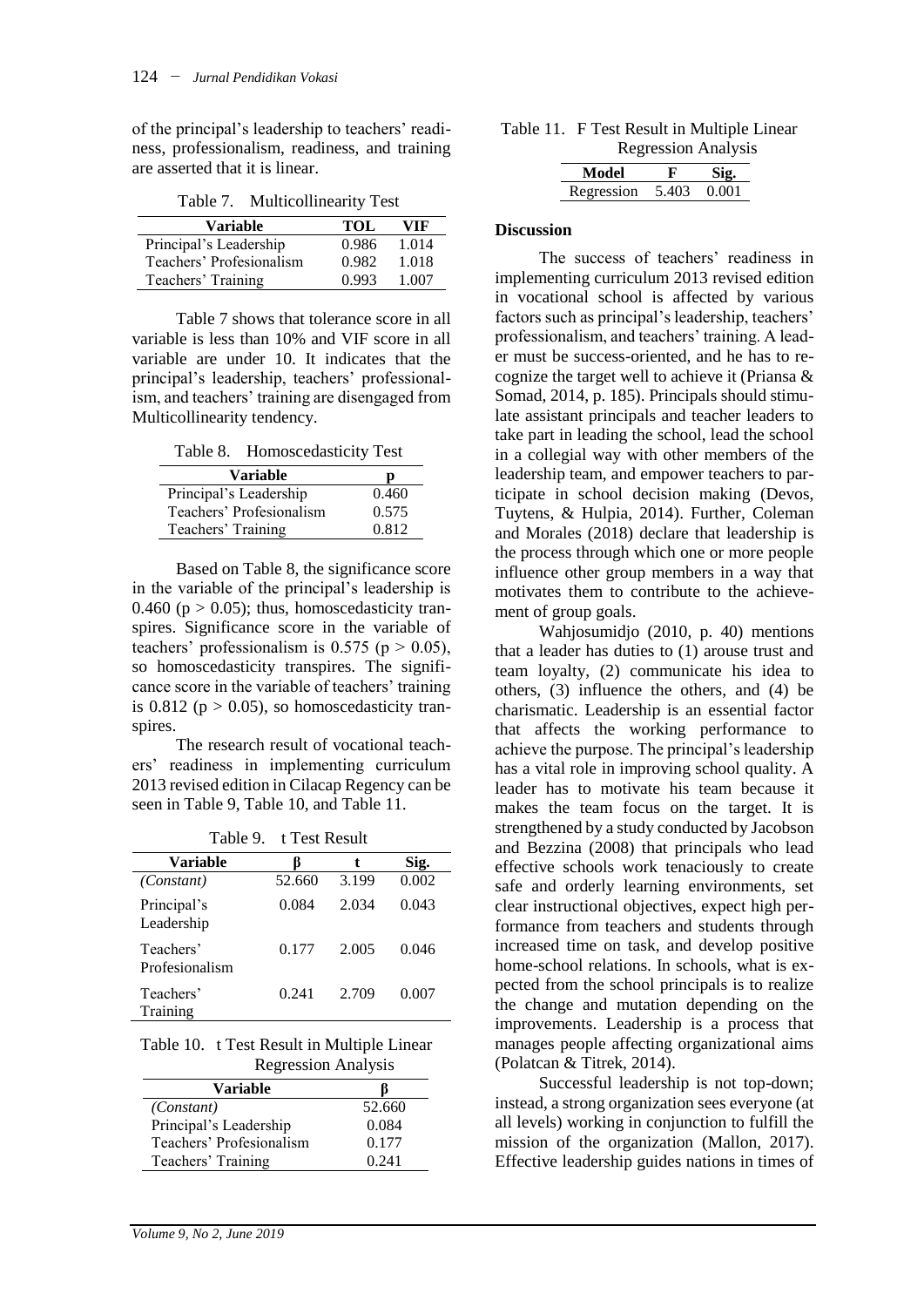peril, promotes effective team and group performance, makes organizations successful, and, in the form of parenting, nurtures the next generation (Miller, 2008, p. 152). Duke (1987, p. 23) defines that a school leader's effectiveness is based on how well students achieve. Principals clearly articulate views on education and helped their schools set appropriate directions. All principals are instructional leaders who influence teaching and learning and are committed to making a difference (Garza Jr, Drysdale, Gurr, Jacobson, & Merchant, 2014).

Ng and Szeto (2016) claim that the newly appointed principals are expected to be equipped with the administrative skills of human resources management such as empowering middle leaders and handing underperforming staff; the practical technique of financial management; the skills of dealing with legal matters regarding school management and the capacities of curriculum and instructional leadership. In addition, they attributed networking with peers and working with mentors as invaluable experience and support for their early years' principalship.

In his research, Katuuk (2014) wrote that the implementation of curriculum 2013 is successful if there is a proper management. There are several management aspects which significantly help the curriculum implementation: planning the implementation, deciding the primary and secondary resource, defining learning process, monitoring and evaluating the activities. The components of the school are the teacher, principal, facility, culture, and environment. Those components have a responsibility toward the recent curriculum. The curriculum and its associated materials are the materia medica of pedagogy, the pharmacopeia from which the teacher draws those tools of teaching that present or exemplify particular content and remediate or evaluate the adequacy of student accomplishments (Shulman, 1986, p. 10). Reform-based curriculum materials have been suggested as a mechanism to make inquiry-based instruction more prevalent in secondary science classrooms, specifically when accompanied by comprehensive professional development (Loucks-Horsley, Hewson, Love, & Stiles, 1998; Powell & Anderson, 2002).

Professionalism should be possessed by every teacher in performing their tasks professionally. Besides every teacher should improve her/his competence by his/her own efforts, the school principal should develop the teacher's professionalism (Wulandari, 2009). The characteristic of a professional teacher is competent in theoretical and practical pedagogy. The professional teacher has to master his subject and be able to deliver it to the students. A professional teacher is someone who is capable of teaching the students about his subject (Barizi, 2009, p. 138); a teacher who apprehends the subject and has to know how to teach it to the student effectively, efficiently, and properly (Alma, 2012, p. 127). Sumali (2016), in his study, proves that the school-based management influence on the teachers' professionalism. It means that professionalism improvement of teachers is essentially the improvement of the quality of education within the scope of narrow and wide, which can be done by increasing the school-based management. For example, Gürsoy (2013) claims that the teaching practice has great importance both for teacher trainers and student teachers (ST). According to the research conducted by American Association of Colleges for Teacher Education in 1991, both the teacher trainers and cooperating teachers found teaching practice significant for the development of the pedagogical skills.

In addition, Majid, Jelas, and Rahman (2010) state that teaching professionalism has always been given the limelight due to the development in the knowledge that requires educators to be mentally, emotionally, and physically prepared. The quality of teachers plays an important role in producing good quality of teaching. In producing professional teachers, effective measures must be identified to raise the standard of the teaching profession. In short, the kind of education needed today requires teachers to be high-level knowledge workers who constantly advance their own professional knowledge as well as that of their profession. Teachers need to become agents of innovation, not least, because innovation is critically important for generating new sources of growth through improved efficiency and productivity (Schleicher, 2012, p. 36). Other than that, the professionalism of teachers is based on three levels of expertise: mastering academic knowledge, mastering the teaching of this knowledge, and mastering the role played by teachers in schools (Nze & Ginestié, 2012).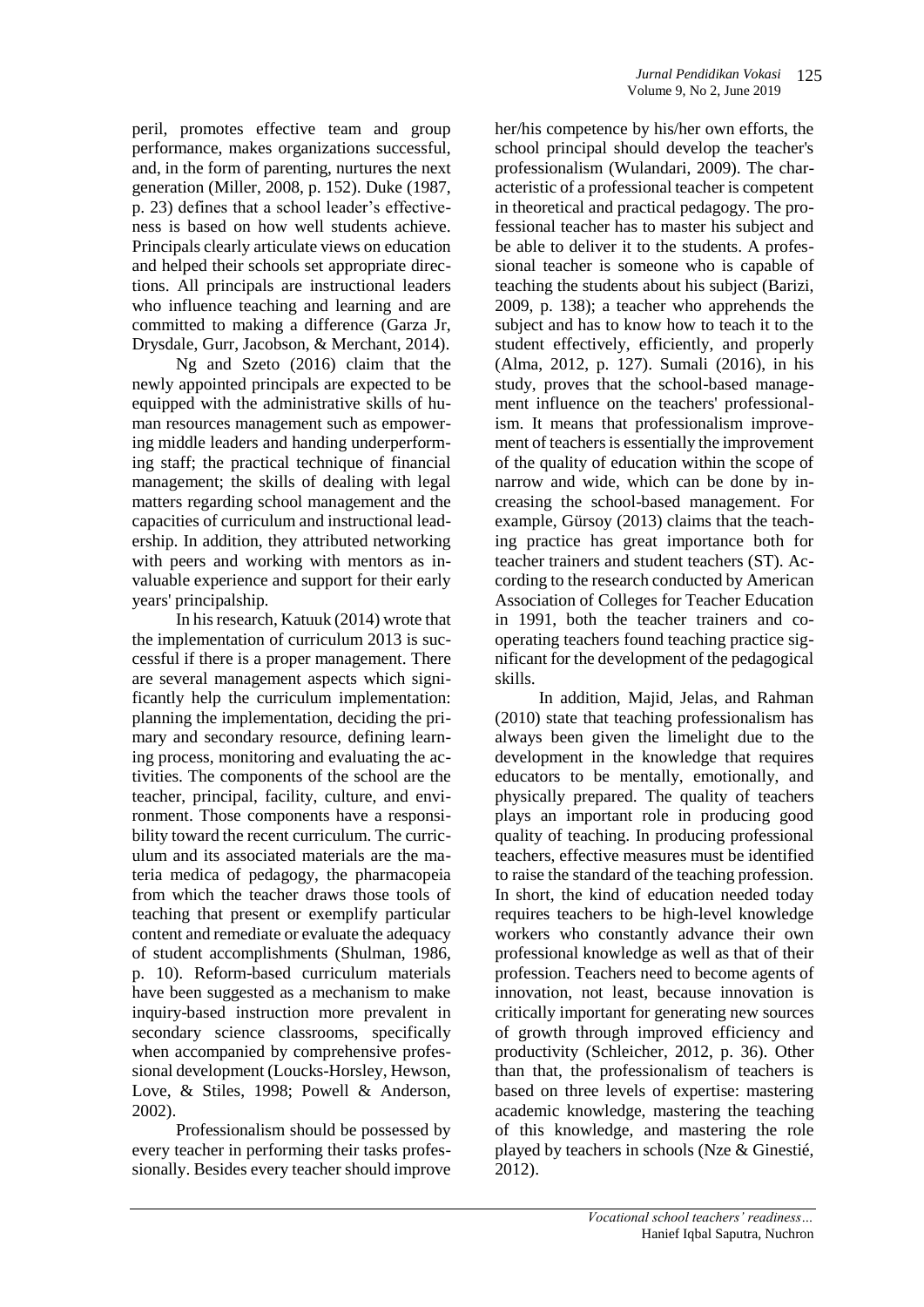Quality of the school is determined by the teachers' quality, Great School = Great teacher. Beginning teachers need to grow in the school culture and system, further develop their professional identity (Pillen, Den Brok, & Beijaard, 2013), and build routines for classroom management and pedagogy. The key to education improvement is by improving the teachers' quality. It is only a qualified teacher who is able to implement the curriculum 2013 revised edition. Training is one of the learning processes to improve the teachers' ability in teaching, to have a skill, to create a concept, and to obey the rule. Even when designers provide teachers with varied tools for supporting instruction, teachers may need to pose questions about curriculum tools, seek out resources, ask for help from colleagues and solicit feedback on their practice as they go about learning about curriculum (Sinha et al., 2010).

In addition to experience, teachers exercising more advanced types of behavior have better student outcomes (Kyriakides, Creemers, & Antoniou, 2009). Moreover, the other teacher training, teaching experience, and teacher content and teaching styles were significant motives behind classroom-level curriculum developments. Other factors include curriculum policy in terms of curriculum content, pedagogical and assessment orientations, teacher curriculum development opportunities, and teacher's soft skills (Shawer, 2017). In his research, Liaw (2009) states that the greatest benefit of teacher preparation programs is field-related training where preservice teachers contextualize the learned knowledge and theories with tasks and students during training.

Information Resources Management Association (2018, p. 213) defines that every study focusing on a good strategy observed in teacher training highlights the importance of teaching practice and school placement (also known as school residency program). A teacher needs coaching and upgrading intensely in order to increase his/her dedication. This training is given appropriate with their competence needs (Suherman & Saondi, 2010, p. 79). Training is used to handle teacher's low competence. The training program should be appropriate for the teacher's need. It means that the training is programmed to upgrade the teacher's weaknesses competence. The training result is optimal if it is designed to fulfill

the teacher's need, method, and time. The training program is useful to the potential teacher but still lack of knowledge and skill (Arifin & Barnawi, 2014, p. 80). In addition, the training program has a significant role in school effectiveness. In addition, Serdenciuc (2013) states that teacher training process plays an important role in the whole context on education reform, and that is why, today, we are facing a growing interest from the part of the national policy makers regarding the improvement of teacher training programs.

Fullan and Park (1981, p. 97) assert that an effective implementation plan is based on an understanding of the developmental aspects of change, sets clear expectations and manageable objectives, incorporates realistic timelines, allocation of resources and monitoring and feedback procedures, and incorporates the professional development of consultants, principals and resource teachers as well as classroom teachers. In other words, change is a process, not an event like a workshop, and it requires the understanding of all "stakeholders". To avoid the potential obstacles in implementing curriculum 2013, the planner and policy-maker should discuss to solve the problem and reach an agreement about curriculum development and implementation to create competence students. Then, policy-maker identifies the problem solving occurred in implementing curriculum by the teacher, curriculum worker, and other sides involved (Miller & Seller, 1985, p. 277).

Roehrig, Kruse, and Kern (2007) claimed that the teachers' beliefs strongly influenced the implementation of the curriculum about teaching and learning and the presence of a supportive network at their school sites. The meanings that a teacher attaches to the new curriculum reforms act as his or her map on the curriculum implementation journey, and these usually determine the success of the education reforms (Bantwini, 2010).

Related to this research, principal's leadership, teachers' professionalism, and teachers' training have positive impact significantly toward teachers' readiness in implementing curriculum 2013 revised edition. Each aspect values (1) 8.4%, (2) 17.7%, and (3) 24.1%. They affect the curriculum implementation Fcalculate in the amount of 5,403 and significant value ( $p = 0.001 < 0.05$ ). In addition, it is also supported by an interview with several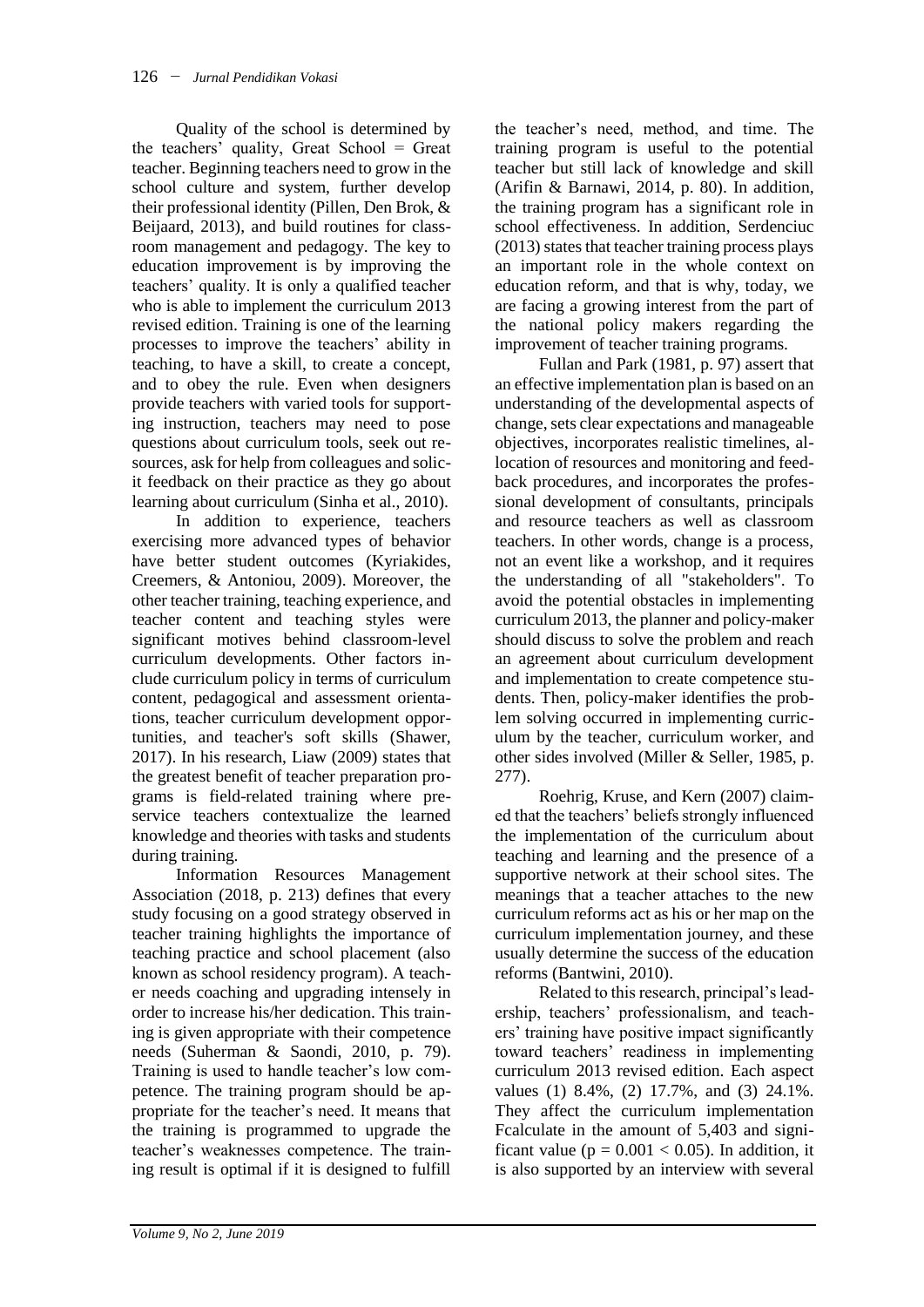vocational teachers in Cilacap regency. The result shows that teachers' readiness in implementing curriculum 2013 revised edition needs (1) a leader or principal to direct the organization or employee, (2) socialization about recent education policy, (3) a workshop to the vocational school teachers in Cilacap Regency.

## **CONCLUSION**

The result of the research shows that: (1) principals' leadership affects teachers' readiness in the amount of 8.4%, (2) teachers' professionalism impacts the teachers' readiness in the amount of 17.7%, (3) teachers' training impacts teachers' readiness in the amount of 24.1%, and (4) principals' leadership, professionalism, and teachers' training, simultaneously, affect teachers' readiness, and it is proven by Fcalculate in the amount of 5.403 and significant value ( $p = 0.001 < 0.05$ ). It means that the whole result of the three freevariables affects the teachers' readiness significantly in implementing curriculum 2013 revised edition at vocational school in Cilacap.

# **REFERENCES**

- Alanazi, T. R., Khalaf, B., & Rasli, A. (2013). Overview of path-goal leadership theory. *Jurnal Teknologi*, *64*(2), 49–53. Retrieved from https://jurnalteknologi. utm.my/index.php/jurnalteknologi/article /view/2235/1779
- Alma, B. (2012). *Guru profesional: Menguasai metode dan keterampilan mengajar*. Jakarta: Alfabeta.
- Ariff, N., Mansor, M., & Yusof, H. (2017). Preparing pre-service teacher in professionalism practice. *International Journal of Academic Research in Business and Social Sciences*, *7*(2), 749– 756. https://doi.org/10.6007/IJARBSS/ v7-i2/2683
- Arifin, M., & Barnawi, B. (2014). *Kinerja guru profesional*. Yogyakarta: Ar-Ruzz Media.
- Bantwini, B. D. (2010). How teachers perceive the new curriculum reform: Lessons from a school district in the Eastern Cape province, South Africa. *International Journal of Educational Development*,

*30*(1), 83–90. Retrieved from http://hdl. handle.net/20.500.11910/4639

- Barizi, A. (2009). *Menjadi guru unggul*. Yogyakarta: Ar Ruzz Media.
- Bayrakcı, M. (2009). In-service teacher training in Japan and Turkey: A comparative analysis of institutions and practices. *Australian Journal of Teacher Education*, *34*(1), 10–22. https://doi.org/ 10.14221/ajte.2009v34n1.2
- Coenders, F., & Verhoef, N. (2019). Lesson study: Professional development (PD) for beginning and experienced teachers. *Professional Development in Education*, *45*(2), 217–230. https://doi.org/10.1080/ 19415257.2018.1430050
- Coleman, J. M., & Morales, H. (2018). Leadership. In A. Mugford & J. G. Cremades (Eds.), *Sport, Exercise, and Performance Psychology* (pp. 382–406). New York, NY: Routledge. https://doi. org/10.4324/9780429438851-25
- Davies, B. (2004). Success and sustainability: Developing the strategically focused school. *School Leadership & Management*, *24*(1), 11–27. https:// doi.org/10.1080/1363243042000172796
- Davies, B., & Brundrett, M. (2010). *Developing successful leadership*. Heidelberg: Springer.
- Davis, E. A., & Varma, K. (2008). Supporting teachers in productive adaptation. In Y. Kali, M. C. Linn, & J. E. Roseman (Eds.), *Designing coherent science education* (pp. 94–122). New York, NY: Teachers College Press.
- Day, C. (2000). Effective leadership and reflective practice. *Reflective Practice*, *1*(1), 113–127. https://doi.org/10.1080/ 713693134
- Day, D. V., Fleenor, J. W., Atwater, L. E., Sturm, R. E., & McKee, R. A. (2014). Advances in leader and leadership development: A review of 25 years of research and theory. *The Leadership Quarterly*, *25*(1), 63–82. https://doi.org/ 10.1016/J.LEAQUA.2013.11.004
- Devos, G., Tuytens, M., & Hulpia, H. (2014). Teachers' organizational commitment: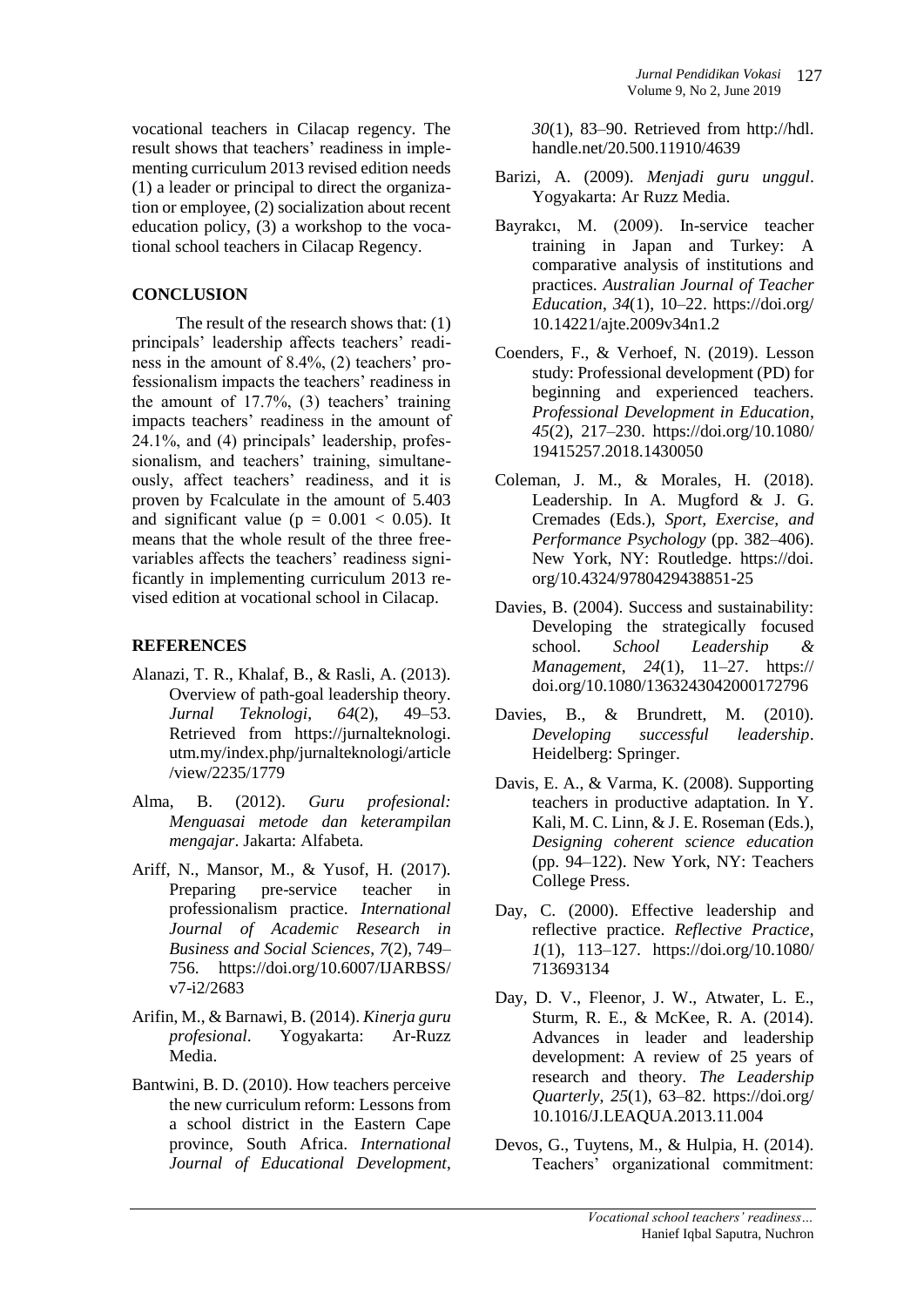Examining the mediating effects of distributed leadership. *American Journal of Education*, *120*(2), 205–231. https:// doi.org/10.1086/674370

- Duignan, P. (2004). Forming capable leaders: From competence to capabilities. *New Zealand Journal of Education Leadership*, *19*(2), 5–13.
- Duke, D. (1987). *School leadership and instructional improvement*. New York: NY: Random House.
- Fullan, M. G., & Park, P. (1981). *Curriculum implementation: A resource booklet*. Toronto: Ontario Ministry of Education.
- Fullan, M., & Pomfret, A. (1977). Research on curriculum and instruction implementation. *Review of Educational Research*, *47*(2), 335–397. https://doi.org/10.2307/ 1170134
- Garza Jr, E., Drysdale, L., Gurr, D., Jacobson, S., & Merchant, B. (2014). Leadership for school success: Lessons from effective principals. *International Journal of Educational Management*, *28*(7), 798– 811. https://doi.org/10.1108/IJEM-08- 2013-0125
- Gürsoy, E. (2013). Improving practicum for a better teacher training. *Procedia - Social and Behavioral Sciences*, *93*, 420–425. https://doi.org/10.1016/J.SBSPRO.2013. 09.214
- Hsiao, H.-C., Chen, M.-N., & Yang, H.-S. (2008). Leadership of vocational high school principals in curriculum reform: A case study in Taiwan. *International Journal of Educational Development*, *28*(6), 669–686. https://doi.org/10.1016/ J.IJEDUDEV.2007.12.002
- Information Resources Management Association. (2018). *Teacher training and professional development: Concepts, methodologies, tools, and applications*. Hershey, PA: IGI Global.
- International Labour Organization. (2012). *Handbook of good human resource practices in the teaching profession* (8th ed.). Boston, MA: Pearson.
- Jacobson, S., & Bezzina, C. (2008). The effects of leadership on student academic/

affective achievement. In G. Crow, J. Lumby, & P. Pashiardis (Eds.), *The international handbook on the preparation and development of school leaders* (pp. 80–102). Thousand Oaks, CA: Sage Publications.

- Katuuk, D. A. (2014). Manajemen implementasi kurikulum: Strategi penguatan implementasi Kurikulum 2013. *Jurnal Cakrawala Pendidikan*, *1*(1), 13–26. https://doi.org/10.21831/cp.v1i1.1858
- Krajcik, J., McNeill, K. L., & Reiser, B. J. (2008). Learning-goals-driven design model: Developing curriculum materials that align with national standards and incorporate project-based pedagogy. *Science Education*, *92*(1), 1–32. https:// doi.org/10.1002/sce.20240
- Kyriakides, L., Creemers, B. P. M., & Antoniou, P. (2009). Teacher behaviour and student outcomes: Suggestions for research on teacher training and professional development. *Teaching and Teacher Education*, *25*(1), 12–23. https: //doi.org/10.1016/j.tate.2008.06.001
- Lembaga Penjaminan Mutu Pendidikan (Institute for Educational Quality Assurance). (2016). Laporan peta mutu pendidikan Kabupaten Cilacap Provinsi Jawa Tengah berbasis SNP tahun 2016 (IEQA).
- Liaw, E.-C. (2009). Teacher efficacy of preservice teachers in Taiwan: The influence of classroom teaching and group discussions. *Teaching and Teacher Education*, *25*(1), 176–180. https://doi. org/10.1016/J.TATE.2008.08.005
- Loucks-Horsley, S., Hewson, P. W., Love, N., & Stiles, K. (1998). *Designing professional development for teachers of science and mathematics*. Madison, WI: National Institute for Science Education.
- Lynch, J. A. (1937). Teacher training. *Peabody Journal of Education*, *15*(3), 113–118. Retrieved from https://www.jstor.org/ stable/1488320
- Majid, N. A., Jelas, Z. M., & Rahman, S. (2010). Communication skills and work motivation amongst expert teachers. *Procedia - Social and Behavioral*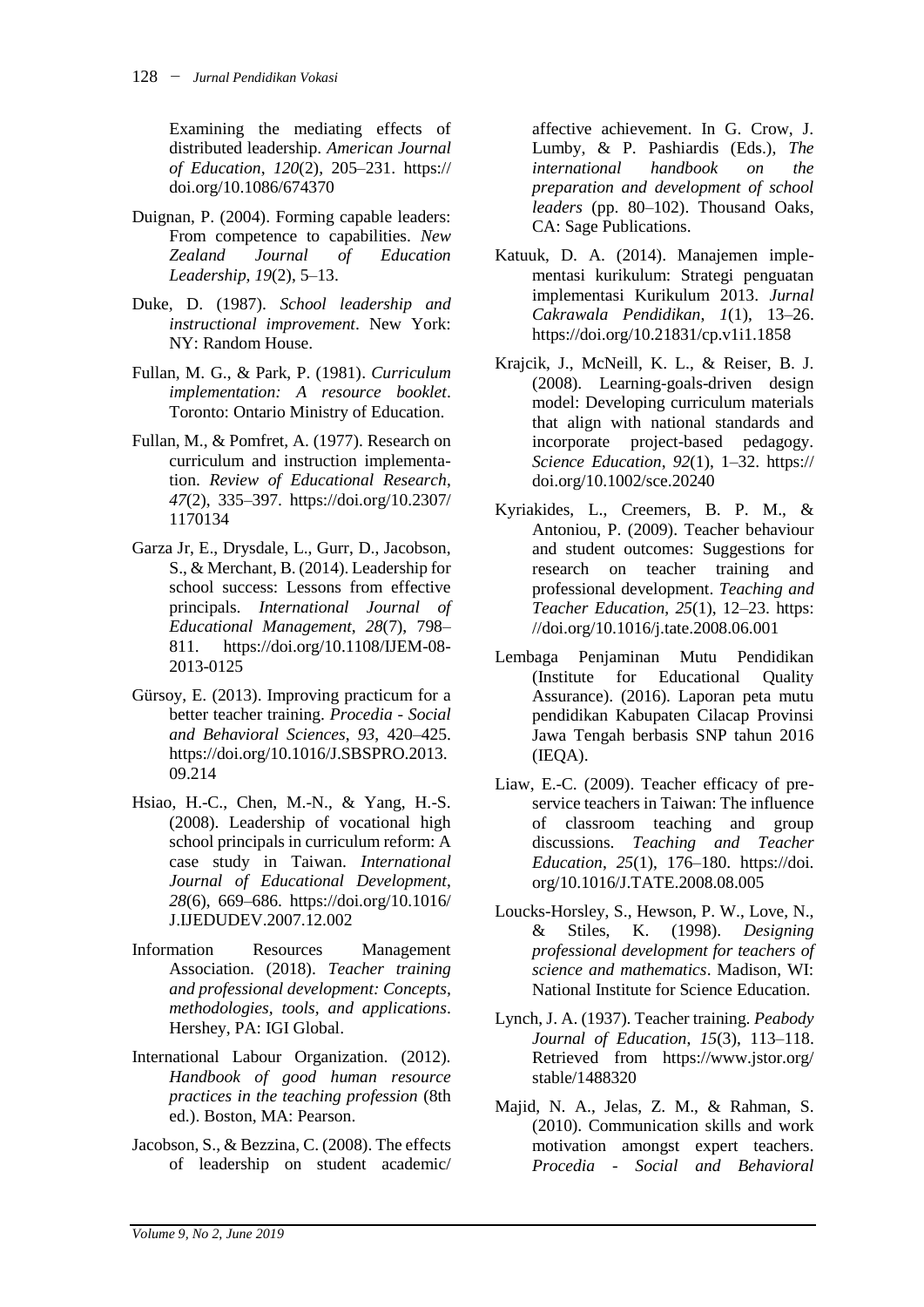*Sciences*, *7*, 565–567. https://doi.org/ 10.1016/J.SBSPRO.2010.10.075

- Mallon, M. (2017). Leadership development. *Public Services Quarterly*, *13*(2), 90–97. https://doi.org/10.1080/15228959.2017.1 302391
- Mappalotteng, A. M. (2014). Improving vocational teacher professionalism through lesson study. *IOSR Journal of Research & Method in Education (IOSR-JRME)*, *4*(6), 11–14. Retrieved from http: //www.iosrjournals.org/iosr-jrme/papers/ Vol-4 Issue-6/Version-1/C04611114.pdf
- Miller, J. P., & Seller, W. (1985). *Curriculum perspectives and practice*. New York, NY: Longman.
- Miller, R. (2008). Leadership: Theory and practice. In S. F. Davis & W. Buskist (Eds.), *21st century psychology: A reference handbook* (vol. 2, pp. II-152- II–163). Thousand Oaks, CA: Sage Publications. https://doi.org/10.4135/97 81412956321.n68
- Mulyasa, E. (2017). *Pengembangan dan implementasi Kurikulum 2013* (10th ed.). Bandung: Rosdakarya.
- Ng, S., & Szeto, S. E. (2016). Preparing school leaders. *Educational Management Administration & Leadership*, *44*(4), 540–557. https://doi.org/10.1177/174114 3214564766
- Nielsen, S. (2010). Vocational education and training teacher training. *International Encyclopedia of Education*, 503–512. https://doi.org/10.1016/B978-0-08- 044894-7.00808-3
- Nze, J. S. B., & Ginestié, J. (2012). Technical and vocational teaching and training in Gabon: How future teachers build their vocational identity? *International Journal of Technology and Design Education*, *22*(3), 399–416. https://doi. org/10.1007/s10798-010-9143-3
- Oliva, P. F. (2004). *Developing the curriculum. Scott, Foresman and Company.* Glenview, IL: Scott, Foresman and Company.
- Opfer, V. D., & Pedder, D. (2011). Conceptualizing teacher professional

learning. *Review of Educational Research*, *81*(3), 376–407. https://doi. org/10.3102/0034654311413609

- Penuel, W. R., Phillips, R. S., & Harris, C. J. (2014). Analysing teachers' curriculum implementation from integrity and actororiented perspectives. *Journal of Curriculum Studies*, *46*(6), 751–777. https://doi.org/10.1080/00220272.2014.9 21841
- Pillen, M. T., Den Brok, P. J., & Beijaard, D. (2013). Profiles and change in beginning teachers' professional identity tensions. *Teaching and Teacher Education*, *34*, 86–97. https://doi.org/10.1016/J.TATE. 2013.04.003
- Polatcan, M., & Titrek, O. (2014). The relationship between leadership behaviors of school principals and their organizational cynicism attitudes. *Procedia - Social and Behavioral Sciences*, *141*, 1291–1303. https://doi. org/10.1016/J.SBSPRO.2014.05.222
- Powell, J. C., & Anderson, R. D. (2002). Changing teachers' practice: Curriculum materials and science education reform in the USA. *Studies in Science Education*, *37*(1), 107–135. https://doi.org/10.1080/ 03057260208560179
- Priansa, D. J., & Somad, R. (2014). *Manajemen supervisi & kepemimpinan kepala sekolah*. Bandung: Alfabeta.
- Roehrig, G. H., Kruse, R. A., & Kern, A. (2007). Teacher and school characteristics and their influence on curriculum implementation. *Journal of Research in Science Teaching*, *44*(7), 883–907. https://doi.org/10.1002/tea.201 80
- Sari, E. R. (2012). Online learning community: A case study of teacher professional development in Indonesia. *Intercultural Education*, *23*(1), 63–72. https://doi.org/ 10.1080/14675986.2012.664755
- Schleicher, A. (Ed.). (2012). *Preparing teachers and developing school leaders for the 21st century: Lessons from around the world*. Paris: OECD. https://doi.org/ 10.1787/9789264174559-en

Serdenciuc, N. L. (2013). Competency-based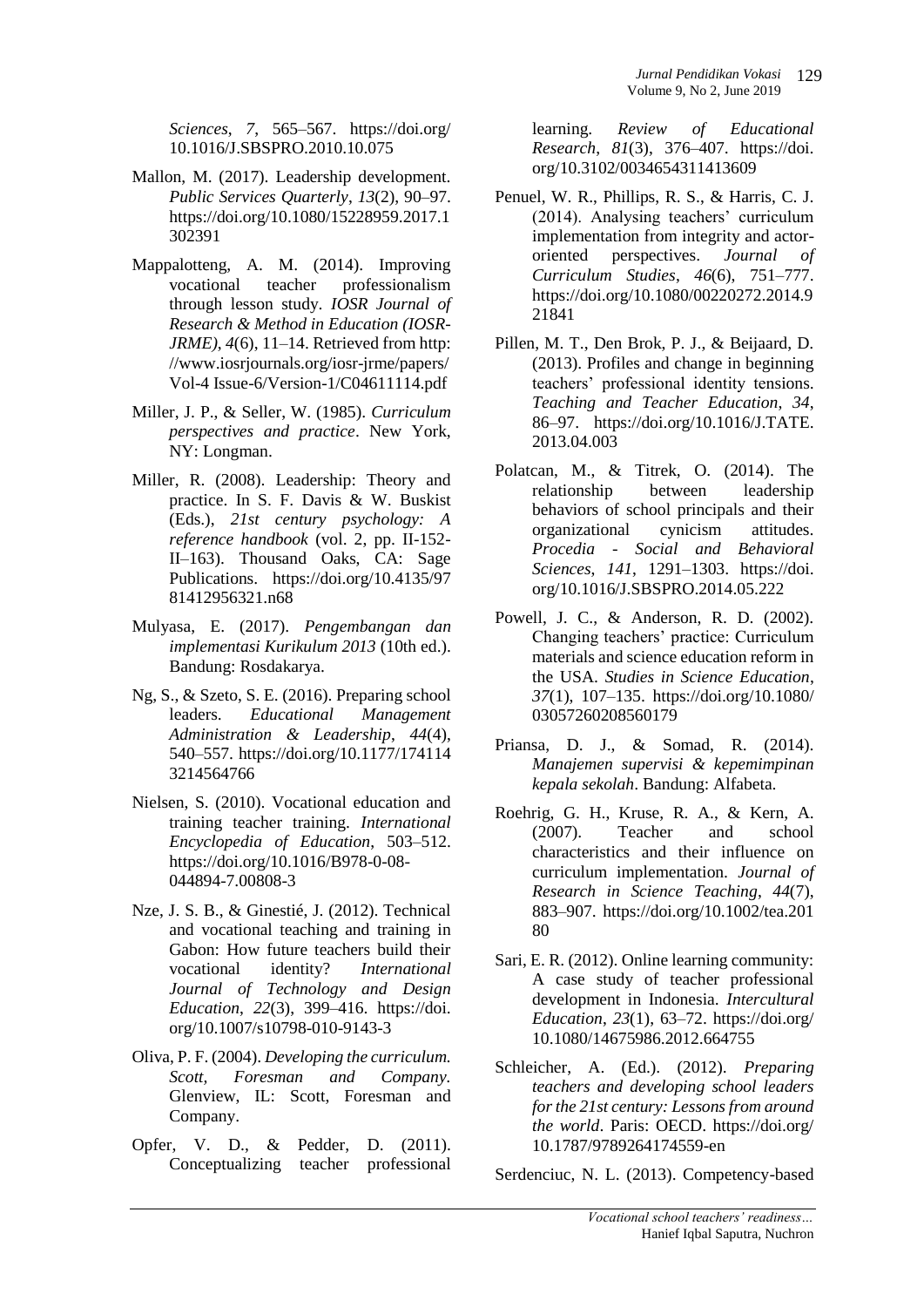education – Implications on teachers' training. *Procedia - Social and Behavioral Sciences*, *76*, 754–758. https://doi.org/10.1016/J.SBSPRO.2013. 04.200

- Shawer, S. F. (2017). Teacher-driven curriculum development at the classroom level: Implications for curriculum, pedagogy and teacher training. *Teaching and Teacher Education*, *63*, 296–313. https://doi.org/10.1016/J.TATE.2016.12. 017
- Shulman, L. S. (1986). Those who understand: Knowledge growth in teaching. *Educational Researcher*, *15*(2), 4–14. https://doi.org/10.3102/0013189X01500 2004
- Sinha, S., Gray, S., Hmelo-Silver, C. E., Jordan, R., Honwad, S., Eberbach, C., … Goel, A. (2010). Appropriating conceptual representations: A case of transfer in a middle school science teacher. In K. Gomez, L. Lyons, & J. Radinsky (Eds.), *Proceedings of the 9th International Conference of the Learning Sciences* (pp. 834–841). Chicago, IL: International Society of the Learning Sciences.
- Sintawati, F. R. D. A. I., Joebagio, H., & Agung, L. (2017). The effectiveness of SAT (Self-Assessment Teacher) application to improve teachers' professionalism. In *Proceeding of International Conference on Art, Language, and Culture* (pp. 136–152). Surakarta: Pascasarjana Universitas Sebelas Maret. Retrieved from https:// jurnal.uns.ac.id/icalc/article/view/16078
- Snyder, J., Bolin, F., & Zumwalt, K. (1992). Curriculum implementation. In P. W. Jackson (Ed.), *Handbook of research on curriculum: A project of the American Educational Research Association* (pp. 402–35). New York, NY: Simon & Schuster Macmillan.
- Sudira, P. (2016). *TVET abad XXI - Filosofi, teori, konsep, dan strategi pembelajaran vokasional*. Yogyakarta: UNY Press.
- Suherman, A., & Saondi, O. (2010). *Etika profesi keguruan*. Bandung: PT. Refika Aditama.
- Sumali, S. (2016). The effect of school based management to teacher professionalism of senior high school in Central Lampung. *GUIDENA: Jurnal Ilmu Pendidikan, Psikologi, Bimbingan Dan Konseling*, *6*(2), 195–199.
- Sundayana, W. (2015). Readiness and competence of senior high school English teachers to implement Curriculum 2013. *Indonesian Journal of Applied Linguistics*, *5*(1), 29–36. https://doi.org/ 10.17509/ijal.v5i1.828
- Suyanto, S. (2017). A reflection on the implementation of a new curriculum in Indonesia: A crucial problem on school readiness. In *AIP Conference Proceedings* (Vol. 1868, p. 100008). AIP Publishing LLC. https://doi.org/10.1063/ 1.4995218
- Tanang, H., & Abu, B. (2014). Teacher professionalism and professional development practices in South Sulawesi, Indonesia. *Journal of Curriculum and Teaching*, *3*(2), 25–42. https://doi.org/10. 5430/jct.v3n2p25
- Taylor, M., Yates, A., Meyer, L. H., & Kinsella, P. (2011). Teacher professional leadership in support of teacher professional development. *Teaching and Teacher Education*, *27*(1), 85–94. https:// doi.org/10.1016/J.TATE.2010.07.005
- Thompson, J. F. (1973). *Foundation of vocational education social and philosophical concepts*. Madison, NJ: Prentice-Hall.
- Ulrich, D., & Smallwood, N. (2012). What is leadership? In W. Mobley, Y. Wang, & M. Li (Eds.), *Advances in global leadership* (vol. 7, pp. 9–36). Bingley: Emerald Group Publishing Limited. https://doi.org/10.1108/S1535-1203(20 12)0000007005
- Vlok, A. (2012). A leadership competency profile for innovation leaders in a science-based research and innovation organization in South Africa. *Procedia - Social and Behavioral Sciences*, *41*, 209– 226. https://doi.org/10.1016/J.SBSPRO. 2012.04.025

Wahjosumidjo. (2010). *Kepemimpinan kepala*